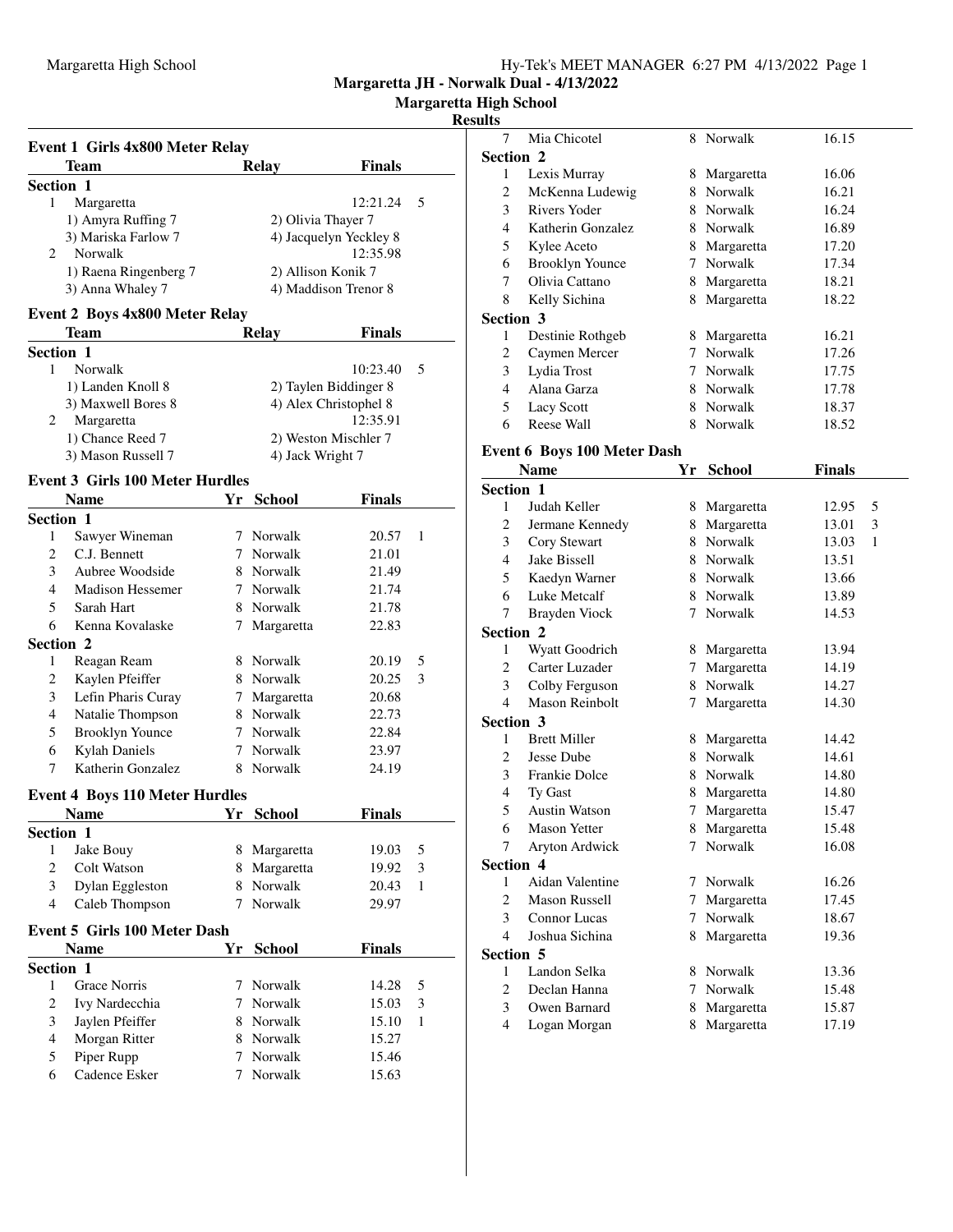**Margaretta High School**

#### **Results**

|                  | Event 7 Girls 1600 Meter Run       |    |                    |                          |   |
|------------------|------------------------------------|----|--------------------|--------------------------|---|
|                  | <b>Name</b>                        | Yr | <b>School</b>      | <b>Finals</b>            |   |
| Section 1        |                                    |    |                    |                          |   |
| 1                | Xavia Immel                        |    | 8 Norwalk          | 5:47.57                  | 5 |
| 2                | Kayli Bergman                      |    | 8 Norwalk          | 6:38.14                  | 3 |
| 3                | Maddison Trenor                    |    | 8 Norwalk          | 6:42.74                  | 1 |
| 4                | Amyra Ruffing                      |    | 7 Margaretta       | 6:48.47                  |   |
| 5                | Jacquelyn Yeckley                  |    | 8 Margaretta       | 7:40.51                  |   |
| 6                | Anna Whaley                        | 7  | Norwalk            | 7:42.24                  |   |
|                  | <b>Event 8 Boys 1600 Meter Run</b> |    |                    |                          |   |
|                  | <b>Name</b>                        |    | Yr School          | Finals                   |   |
| <b>Section 1</b> |                                    |    |                    |                          |   |
| 1                | Casey Kromer                       |    | 8 Norwalk          | 4:49.28                  | 5 |
| 2                | <b>Maxwell Bores</b>               |    | 8 Norwalk          | 5:40.99                  | 3 |
| 3                | <b>Kingston Gonzales</b>           |    | 7 Norwalk          | 6:05.24                  | 1 |
| 4                | Weston Mischler                    |    | 7 Margaretta       | 6:36.73                  |   |
| 5                | Johan Alvarez Ramos                |    | 7 Norwalk          | 6:42.66                  |   |
| 6                | <b>Chance Reed</b>                 | 7  | Margaretta         | 6:46.35                  |   |
| 7                | Beau Riley                         | 7  | Norwalk            | 7:35.40                  |   |
|                  | Event 9 Girls 4x100 Meter Relay    |    |                    |                          |   |
|                  | <b>Team</b>                        |    | Relay              | Finals                   |   |
| Section 1        |                                    |    |                    |                          |   |
| 1                | Norwalk                            |    |                    | 1:00.37                  | 5 |
|                  | 1) Jaylen Pfeiffer 8               |    |                    | 2) Addison Gardner 7     |   |
|                  | 3) Taryn Temple 8                  |    | 4) Morgan Ritter 8 |                          |   |
|                  | Margaretta<br>2                    |    |                    | 1:01.92                  |   |
|                  | 1) Lucy Hartman 7                  |    |                    | 2) Ashlyn Kingsborough 7 |   |
|                  | 3) Lexis Murray 8                  |    | 4) Elliana Downs 8 |                          |   |
|                  | Event 10 Boys 4x100 Meter Relay    |    |                    |                          |   |
|                  | <b>Team</b>                        |    | <b>Relay</b>       | <b>Finals</b>            |   |
| Section 1        |                                    |    |                    |                          |   |
| 1                | Margaretta                         |    |                    | 51.95                    | 5 |
|                  | 1) Jake Bouy 8                     |    | 2) Zack Bouy 8     |                          |   |
|                  | 3) Judah Keller 8                  |    | 4) Kale Bailey 7   |                          |   |
| 2                | Norwalk                            |    |                    | 53.74                    |   |
|                  | 1) Kaedyn Warner 8                 |    | 2) Cory Stewart 8  |                          |   |
|                  | 3) Anthony Hall 8                  |    | 4) Luke Metcalf 8  |                          |   |
|                  | Event 11 Girls 400 Meter Dash      |    |                    |                          |   |
|                  | <b>Name</b>                        |    | Yr School          | <b>Finals</b>            |   |
| Section 1        |                                    |    |                    |                          |   |
| 1                | Lilly Belak                        | 8  | Margaretta         | 1:09.30                  | 5 |
| 2                | Isabel Ott                         |    | 8 Norwalk          | 1:10.14                  | 3 |
| 3                | Ella Schadwil                      |    | 8 Margaretta       | 1:10.65                  | 1 |
| $\overline{4}$   | Piper Rupp                         | 7  | Norwalk            | 1:15.24                  |   |
| 5                | <b>Madison Hessemer</b>            |    | 7 Norwalk          | 1:18.55                  |   |
| 6                | Amyra Ruffing                      | 7  | Margaretta         | 1:19.85                  |   |
| 7                | Raena Ringenberg                   | 7  | Norwalk            | 1:20.04                  |   |
| Section 2        |                                    |    |                    |                          |   |
| 1                | Mariska Farlow                     | 7  | Margaretta         | 1:18.96                  |   |
| 2                | <b>Maddison Trenor</b>             | 8  | Norwalk            | 1:21.85                  |   |
| 3                | <b>Kylah Daniels</b>               | 7  | Norwalk            | 1:25.11                  |   |
|                  |                                    |    |                    |                          |   |

| படு                 |                                             |   |                                          |                          |        |
|---------------------|---------------------------------------------|---|------------------------------------------|--------------------------|--------|
| 4                   | <b>Allison Konik</b>                        | 7 | Norwalk                                  | 1:25.66                  |        |
| 5                   | Caymen Mercer                               | 7 | Norwalk                                  | 1:27.16                  |        |
|                     |                                             |   |                                          |                          |        |
|                     | Event 12 Boys 400 Meter Dash<br><b>Name</b> |   | Yr School                                | <b>Finals</b>            |        |
|                     | Section 1                                   |   |                                          |                          |        |
| 1                   | <b>Elliot Gahring</b>                       |   | 8 Norwalk                                | 58.60                    | 5      |
| $\overline{c}$      | Casey Kromer                                |   | 8 Norwalk                                | 1:01.24                  | 3      |
| 3                   | Kaiden Goodwin                              |   | 8 Norwalk                                | 1:06.80                  |        |
| 4                   | Jackson Justice                             |   | 8 Norwalk                                | 1:07.34                  |        |
| 5                   | Wyatt Goodrich                              |   | 8 Margaretta                             | 1:08.61                  |        |
| 6                   | Landen Knoll                                |   | 8 Norwalk                                | 1:08.67                  |        |
| 7                   | <b>Mason Reinbolt</b>                       |   | 7 Margaretta                             | 1:09.71                  |        |
| 8                   | Isaak White                                 |   | 8 Norwalk                                | 1:14.18                  |        |
|                     | Section 2                                   |   |                                          |                          |        |
| 1                   | Brayden Viock                               |   | 7 Norwalk                                | 1:06.09                  | 1      |
| 2                   | Jesse Dube                                  |   | 8 Norwalk                                | 1:10.36                  |        |
| 3                   | Johan Alvarez Ramos                         |   | 7 Norwalk                                | 1:13.40                  |        |
| 4                   | Eli Cring                                   |   | 7 Norwalk                                | 1:26.91                  |        |
| 5                   | Logan Morgan                                |   | 8 Margaretta                             | 1:31.16                  |        |
| 6                   | Derione Johnson                             | 7 | Norwalk                                  | 1:32.17                  |        |
|                     |                                             |   |                                          |                          |        |
|                     | Event 13 Girls 4x200 Meter Relay            |   |                                          |                          |        |
|                     | <b>Team</b>                                 |   | <b>Relay</b>                             | Finals                   |        |
|                     | Section 1                                   |   |                                          |                          |        |
| 1                   | Norwalk                                     |   |                                          | 2:06.38                  | 5      |
|                     | 1) Reagan Ream 8<br>3) Grace Norris 7       |   | 2) Taryn Temple 8<br>4) Olivia Peeples 8 |                          |        |
| 2                   | Margaretta                                  |   |                                          | 2:13.52                  |        |
|                     | 1) Lucy Hartman 7                           |   |                                          | 2) Ashlyn Kingsborough 7 |        |
|                     | 3) Lefin Pharis Curay 7                     |   | 4) Elliana Downs 8                       |                          |        |
|                     |                                             |   |                                          |                          |        |
|                     | <b>Event 14 Boys 4x200 Meter Relay</b>      |   |                                          |                          |        |
|                     | <b>Team</b>                                 |   | <b>Relay</b>                             | Finals                   |        |
|                     | <b>Section 1</b>                            |   |                                          |                          |        |
| 1                   | Norwalk                                     |   |                                          | 1:52.50                  | 5      |
|                     | 1) Logan Lewis 8<br>3) Harley Johnson 8     |   | 4) Jake Bissell 8                        | 2) Taylen Biddinger 8    |        |
| 2                   | Margaretta                                  |   |                                          | 1:55.19                  |        |
|                     | 1) Tyson Bailey 7                           |   | 2) Cohen Gahler 8                        |                          |        |
|                     | 3) Colt Watson 8                            |   | 4) Zack Bouy 8                           |                          |        |
|                     |                                             |   |                                          |                          |        |
|                     | <b>Event 15 Girls 200 Meter Hurdles</b>     |   |                                          |                          |        |
|                     | <b>Name</b>                                 |   | Yr School                                | <b>Finals</b>            |        |
|                     | <b>Section 1</b>                            |   |                                          |                          |        |
| 1<br>$\overline{c}$ | Lilly Belak<br><b>Addison Gardner</b>       | 8 | Margaretta<br>7 Norwalk                  | 34.02<br>37.51           | 5<br>3 |
| 3                   | Kaylen Pfeiffer                             |   | 8 Norwalk                                | 38.19                    | 1      |
| 4                   | Sarah Hart                                  |   | 8 Norwalk                                | 38.69                    |        |
| 5                   | Sawyer Wineman                              |   | 7 Norwalk                                | 39.30                    |        |
| 6                   | <b>Brooklyn Younce</b>                      |   | 7 Norwalk                                | 40.28                    |        |
| 7                   | <b>Kylah Daniels</b>                        | 7 | Norwalk                                  | 42.98                    |        |
|                     |                                             |   |                                          |                          |        |
|                     |                                             |   |                                          |                          |        |
|                     |                                             |   |                                          |                          |        |
|                     |                                             |   |                                          |                          |        |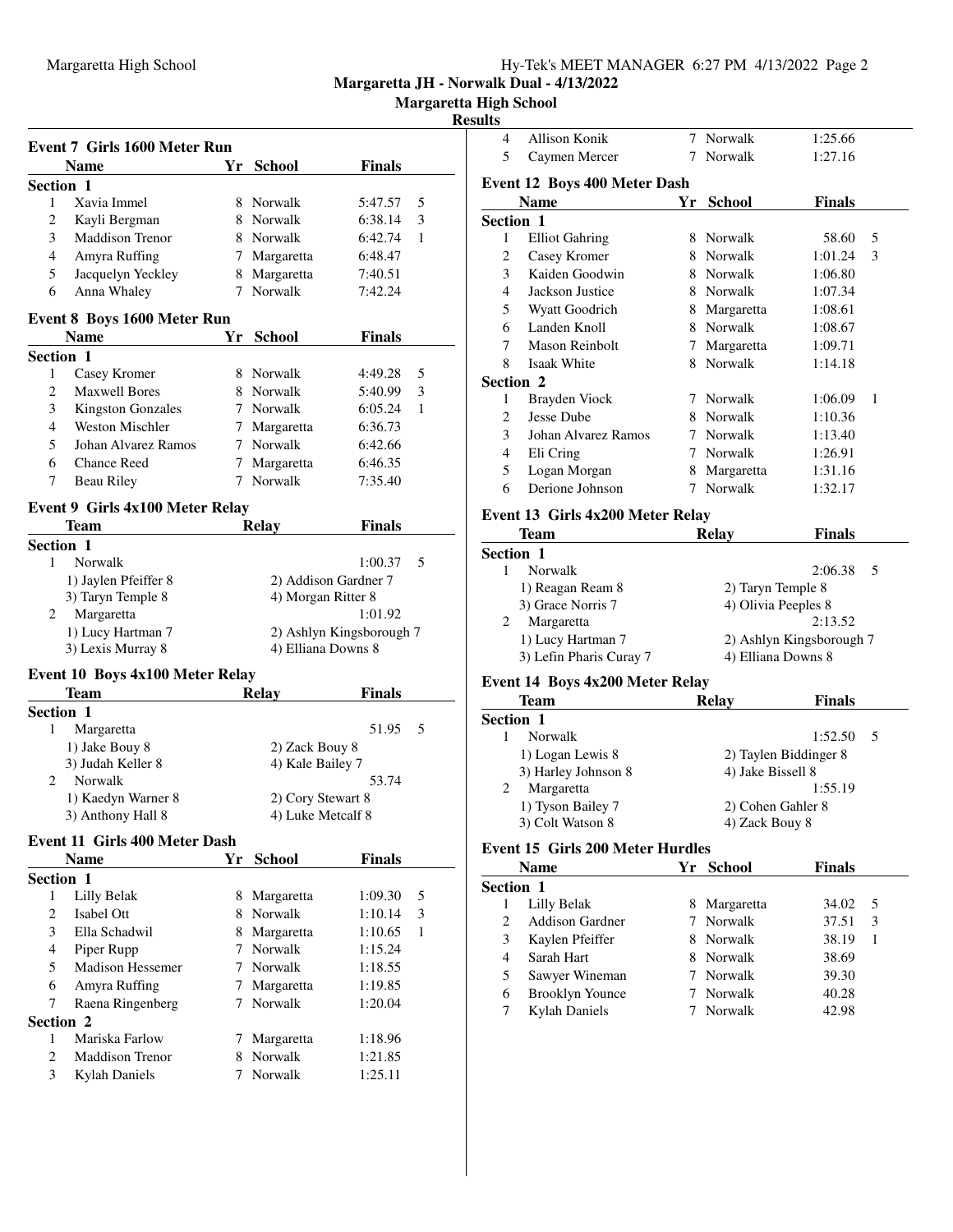**Margaretta High School**

### **Res**

|                  | <b>Event 16 Boys 200 Meter Hurdles</b> |      |               |               |   |
|------------------|----------------------------------------|------|---------------|---------------|---|
|                  | Name                                   | Yr   | <b>School</b> | <b>Finals</b> |   |
| Section 1        |                                        |      |               |               |   |
| 1                | Jake Bouy                              |      | 8 Margaretta  | 32.70         | 5 |
| 2                | Dylan Eggleston                        |      | 8 Norwalk     | 34.86         | 3 |
| 3                | Memphis McKenzie                       |      | 7 Margaretta  | 35.17         | 1 |
| 4                | <b>Austin Watson</b>                   | 7    | Margaretta    | 38.52         |   |
| 5                | Caleb Thompson                         | 7    | Norwalk       | 42.22         |   |
|                  | Event 17 Girls 800 Meter Run           |      |               |               |   |
|                  | Name                                   | Υr   | <b>School</b> | <b>Finals</b> |   |
| <b>Section 1</b> |                                        |      |               |               |   |
| 1                | Xavia Immel                            |      | 8 Norwalk     | 2:35.44       | 5 |
| 2                | <b>Ellyse Schaefer</b>                 |      | 8 Margaretta  | 2:59.29       | 3 |
| 3                | Kayli Bergman                          |      | 8 Norwalk     | 3:03.54       | 1 |
| 4                | Mariska Farlow                         |      | 7 Margaretta  | 3:15.23       |   |
| 5                | Olivia Thayer                          |      | 7 Margaretta  | 3:17.03       |   |
| 6                | Anna Whaley                            | 7    | Norwalk       | 3:31.97       |   |
|                  |                                        |      |               |               |   |
|                  | <b>Event 18 Boys 800 Meter Run</b>     |      |               |               |   |
|                  | <b>Name</b>                            | Yr - | <b>School</b> | Finals        |   |
| Section 1        |                                        |      |               |               |   |
| 1                | Casey Kromer                           | 8    | Norwalk       | 2:12.77       | 5 |
| 2                | Alex Christophel                       | 8    | Norwalk       | 2:39.55       | 3 |
| 3                | Landen Knoll                           |      | 8 Norwalk     | 2:45.92       | 1 |
| 4                | Kaiden Goodwin                         | 8    | Norwalk       | 2:47.23       |   |
| 5                | Isaak White                            | 8    | Norwalk       | 2:49.59       |   |
| 6                | <b>Kingston Gonzales</b>               | 7    | Norwalk       | 2:53.72       |   |
| 7                | Jackson Justice                        |      | 8 Norwalk     | 2:58.60       |   |
| 8                | Jack Wright                            |      | 7 Margaretta  | 3:01.51       |   |
| 9                | Hunter Schneider                       |      | 8 Norwalk     | 3:01.74       |   |
| 10               | <b>Chance Reed</b>                     |      | 7 Margaretta  | 3:04.75       |   |
| 11               | Eli Cring                              |      | 7 Norwalk     | 3:24.02       |   |
| 12               | Connor Lucas                           | 7    | Norwalk       | 3:32.98       |   |
| 13               | <b>Brody Shimer</b>                    | 7    | Margaretta    | 3:36.54       |   |
| 14               | Derione Johnson                        | 7    | Norwalk       | 3:38.88       |   |
| 15               | <b>Mason Russell</b>                   | 7    | Margaretta    | 3:40.00       |   |
|                  | <b>Event 19 Girls 200 Meter Dash</b>   |      |               |               |   |
|                  | Name                                   | Yr   | <b>School</b> | <b>Finals</b> |   |
| Section 1        |                                        |      |               |               |   |
| 1                | Grace Norris                           | 7    | Norwalk       | 29.50         | 5 |
| $\overline{2}$   | Elliana Downs                          | 8    | Margaretta    | 31.42         | 3 |
| 3                | Natalie Thompson                       |      | 8 Norwalk     | 32.12         | 1 |
| 4                | Taryn Temple                           |      | 8 Norwalk     | 32.33         |   |
| 5                | Piper Rupp                             |      | 7 Norwalk     | 32.51         |   |
| 6                | Cadence Esker                          |      | 7 Norwalk     |               |   |
|                  |                                        |      |               | 32.56         |   |
| 7                | Olivia Peeples                         | 8    | Norwalk       | 33.11         |   |
| Section 2<br>1   | McKenna Ludewig                        |      | 8 Norwalk     | 33.94         |   |
|                  |                                        |      |               |               |   |
| 2                | <b>Madison Hessemer</b>                | 7    | Norwalk       | 34.11         |   |
| 3                | Abigail Upton                          |      | 8 Norwalk     | 34.35         |   |
| 4                | Raena Ringenberg                       |      | 7 Norwalk     | 35.09         |   |
| 5                | Lexis Murray                           |      | 8 Margaretta  | 35.49         |   |
| 6                | Kylee Aceto                            | 8    | Margaretta    | 36.45         |   |

| sults          |                                       |               |                   |                                              |   |
|----------------|---------------------------------------|---------------|-------------------|----------------------------------------------|---|
| 7              | Alana Garza                           |               | 8 Norwalk         | 37.87                                        |   |
| Section 3      |                                       |               |                   |                                              |   |
| 1              | Rivers Yoder                          | 8             | Norwalk           | 34.20                                        |   |
| $\overline{c}$ | Kenna Kovalaske                       |               | 7 Margaretta      | 36.21                                        |   |
| 3              | Mia Chicotel                          |               | 8 Norwalk         | 36.95                                        |   |
| 4              | Caymen Mercer                         |               | 7 Norwalk         | 37.26                                        |   |
| 5              | Destinie Rothgeb                      |               | 8 Margaretta      | 37.44                                        |   |
| 6              | Kelly Sichina                         |               | 8 Margaretta      | 39.09                                        |   |
| 7              | Olivia Cattano                        | 8             | Margaretta        | 39.49                                        |   |
| 8              | Lydia Trost                           | 7             | Norwalk           | 39.76                                        |   |
| Section 4      |                                       |               |                   |                                              |   |
| 1              | C.J. Bennett                          | 7             | Norwalk           | 32.79                                        |   |
| $\overline{c}$ | Aubree Woodside                       | 8             | Norwalk           | 34.75                                        |   |
| 3              | Katherin Gonzalez                     |               | 8 Norwalk         | 34.94                                        |   |
| $\overline{4}$ | Reese Wall                            | 8             | Norwalk           | 39.24                                        |   |
| 5              | Jaclyn Harris                         | 8             | Norwalk           | 39.95                                        |   |
|                | <b>Event 20 Boys 200 Meter Dash</b>   |               |                   |                                              |   |
|                | <b>Name</b>                           | Yr            | <b>School</b>     | <b>Finals</b>                                |   |
| Section 1      |                                       |               |                   |                                              |   |
| 1              | <b>Elliot Gahring</b>                 |               | 8 Norwalk         | 25.14                                        | 5 |
| $\overline{c}$ | Kale Bailey                           |               | 7 Margaretta      | 26.38                                        | 3 |
| 3              | Harley Johnson                        |               | 8 Norwalk         | 27.72                                        | 1 |
| $\overline{4}$ | Logan Lewis                           | 8             | Norwalk           | 28.40                                        |   |
| 5              | Brayden Viock                         | 7             | Norwalk           | 28.44                                        |   |
| 6              | Luke Metcalf                          |               | 8 Norwalk         | 28.46                                        |   |
| 7              | Jermane Kennedy                       |               | 8 Margaretta      | 29.95                                        |   |
| 8              | Cohen Gahler                          | 8             | Margaretta        | 35.15                                        |   |
| Section 2      |                                       |               |                   |                                              |   |
| 1              | Anthony Hall                          | 8             | Norwalk           | 28.14                                        |   |
| 2              | Colby Ferguson                        |               | 8 Norwalk         | 28.83                                        |   |
| 3              | Carter Luzader                        |               | 7 Margaretta      | 29.11                                        |   |
| 4              | Johan Alvarez Ramos                   |               | 7 Norwalk         | 30.44                                        |   |
| 5              | Roman Snyder                          | 7             | Norwalk           | 30.76                                        |   |
| Section 3      |                                       |               |                   |                                              |   |
| 1              | Declan Hanna                          | 7             | Norwalk           | 31.83                                        |   |
| 2              | Aryton Ardwick                        | 7             | Norwalk           | 32.20                                        |   |
| 3              | <b>Mason Yetter</b>                   | 8             | Margaretta        | 32.55                                        |   |
| 4              | Aidan Valentine                       | $\mathcal{L}$ | Norwalk           | 33.76                                        |   |
| 5              | Joshua Sichina                        | 8             | Margaretta        | 40.48                                        |   |
| Section 4<br>1 | Frankie Dolce                         | 8.            | Norwalk           |                                              |   |
| $\overline{c}$ | Owen Barnard                          |               | 8 Margaretta      | 30.82<br>33.40                               |   |
| 3              |                                       |               | 8 Margaretta      | 38.20                                        |   |
| $\overline{4}$ | Logan Morgan<br>Connor Lucas          |               | 7 Norwalk         | 41.30                                        |   |
|                |                                       |               |                   |                                              |   |
|                | Event 21 Girls 4x400 Meter Relay      |               |                   |                                              |   |
|                | Team                                  |               | <b>Relay</b>      | <b>Finals</b>                                |   |
| Section 1      |                                       |               |                   |                                              |   |
| 1              | Margaretta                            |               |                   | 4:51.87                                      | 5 |
|                | 1) Ella Schadwil 8                    |               |                   | 2) Ellyse Schaefer 8                         |   |
|                | 3) Lilly Belak 8                      |               | 4) Lucy Hartman 7 |                                              |   |
| 2              | Norwalk                               |               |                   | 5:01.07                                      |   |
|                | 1) Kayli Bergman 8<br>3) Isabel Ott 8 |               |                   | 2) Natalie Thompson 8<br>4) Ivy Nardecchia 7 |   |
|                |                                       |               |                   |                                              |   |
|                |                                       |               |                   |                                              |   |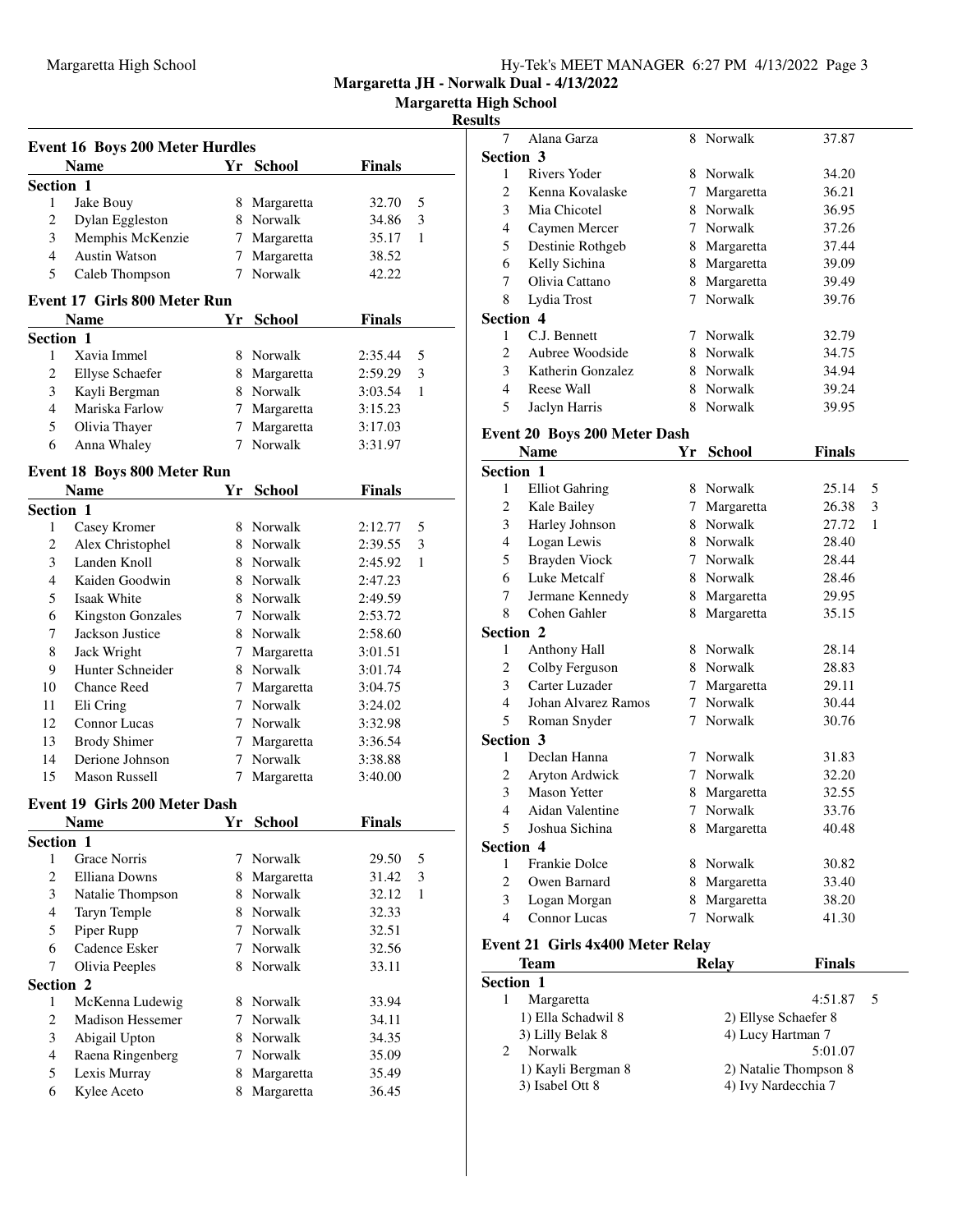# **Margaretta High School**

#### **Results**

|                | <b>Event 22 Boys 4x400 Meter Relay</b> |    |                    |                       |   |
|----------------|----------------------------------------|----|--------------------|-----------------------|---|
|                | <b>Team</b>                            |    | <b>Relay</b>       | <b>Finals</b>         |   |
| Section 1      |                                        |    |                    |                       |   |
| 1              | Margaretta                             |    |                    | 4:39.67               | 5 |
|                | 1) Ty Gast 8                           |    |                    | 2) Wyatt Goodrich 8   |   |
|                | 3) Mason Reinbolt 7                    |    |                    | 4) Memphis McKenzie 7 |   |
| 2              | Norwalk                                |    |                    | 4:40.24               |   |
|                | 1) Kingston Gonzales 7                 |    | 2) Roman Snyder 7  |                       |   |
|                | 3) Alex Christophel 8                  |    | 4) Maxwell Bores 8 |                       |   |
|                | <b>Event 23 Girls Shot Put</b>         |    |                    |                       |   |
|                | Name                                   | Yr | <b>School</b>      | <b>Finals</b>         |   |
| Flight 1       |                                        |    |                    |                       |   |
| 1              | Jenae Farrell                          | 8  | Margaretta         | 30-03.00              | 5 |
| 2              | Kaylen Pfeiffer                        | 8  | Norwalk            | 26-02.00              | 3 |
| 3              | Abigail Upton                          | 8  | Norwalk            | 25-06.00              | 1 |
| 4              | Peyton Ouellette                       | 7  | Margaretta         | 22-10.00              |   |
| 5              | Kali Elliot                            | 8  | Margaretta         | 22-08.00              |   |
| 6              | Kinleigh Lesch                         |    | 7 Norwalk          | 22-00.00              |   |
| 7              | <b>Audry Peyton</b>                    | 8  | Margaretta         | 19-10.00              |   |
| 8              | <b>Addison Strayer</b>                 | 7  | Margaretta         | 19-09.00              |   |
| 8              | Amber Summerland                       |    | 8 Norwalk          | 19-09.00              |   |
| 10             | Cinthya Lucio                          | 7  | Norwalk            | 19-01.00              |   |
| 11             | <b>Addisyn Lewis</b>                   | 7  | Norwalk            | 18-11.00              |   |
| 11             | Lacy Scott                             |    | 8 Norwalk          | 18-11.00              |   |
| 13             | Dayse Villa                            | 8  | Norwalk            | 18-08.00              |   |
| 14             | Andrea Suter                           | 7  | Margaretta         | 16-07.00              |   |
|                |                                        |    |                    |                       |   |
|                | <b>Event 24 Boys Shot Put</b>          |    |                    |                       |   |
|                | Name                                   | Yr | <b>School</b>      | Finals                |   |
| Flight 1       |                                        |    |                    |                       |   |
| 1              | A.J. Weilnau                           | 8  | Norwalk            | 33-02.00              | 5 |
| 2              | <b>Matthew Dotson</b>                  | 8  | Norwalk            | 32-03.00              | 3 |
| 3              | Landon Weyer                           | 7  | Margaretta         | 31-02.00              | 1 |
| 4              | Kaden Sas                              |    | 8 Margaretta       | 30-05.00              |   |
| 5              | Landon Selka                           |    | 8 Norwalk          | 29-08.00              |   |
| 6              | Nathan King                            | 8  | Norwalk            | 27-09.00              |   |
| 7              | Hunter Schneider                       |    | 8 Norwalk          | 26-01.00              |   |
| 8              | Jeffrey Wright                         | 7  | Margaretta         | 23-06.00              |   |
| 9              | Tanner Ritter                          | 8  | Norwalk            | 23-05.00              |   |
| 10             | Carter Kelley                          | 7  | Margaretta         | 22-10.00              |   |
| 11             | <b>Briar Reid</b>                      | 7  | Margaretta         | 22-02.00              |   |
| Flight 2       |                                        |    |                    |                       |   |
| 1              | Amir Titus                             | 7  | Norwalk            | 22-11.00              |   |
| $\overline{c}$ | Joseph Beard                           | 7  | Norwalk            | 21-07.00              |   |
| 3              | Eli Loudy                              | 7  | Norwalk            | 20-00.00              |   |
| $\overline{4}$ | Corvin Boomer                          | 7  | Norwalk            | 19-03.00              |   |
| 5              | Zao Roderick                           | 7  | Norwalk            | 19-01.00              |   |
| 6              | Christian Keegan                       | 7  | Margaretta         | 17-07.00              |   |
| 7              | Kayden Williams                        | 7  | Margaretta         | 16-04.00              |   |
| 8              | <b>Aidan Roberts</b>                   | 8  | Norwalk            | 16-03.00              |   |
| 9              | <b>Beau Riley</b>                      | 7  | Norwalk            | 16-01.00              |   |
| 10             | Ross Burger                            | 7  | Norwalk            | 13-11.00              |   |

|                | <b>Event 25 Girls Discus Throw</b> |    |               |               |              |
|----------------|------------------------------------|----|---------------|---------------|--------------|
|                | <b>Name</b>                        | Yr | <b>School</b> | <b>Finals</b> |              |
| Flight 1       |                                    |    |               |               |              |
| 1              | Jenae Farrell                      | 8  | Margaretta    | 73-01         | 5            |
| 2              | Abigail Upton                      |    | 8 Norwalk     | 62-08.50      | 3            |
| 3              | Peyton Ouellette                   | 7  | Margaretta    | 59-07         | 1            |
| 4              | Kali Elliot                        | 8  | Margaretta    | 57-01         |              |
| 5              | Amber Summerland                   |    | 8 Norwalk     | 54-05.50      |              |
| 6              | <b>Addison Strayer</b>             | 7  | Margaretta    | 52-09         |              |
| 7              | Kinleigh Lesch                     |    | 7 Norwalk     | 50-11         |              |
| 8              | <b>Audry Peyton</b>                |    | 8 Margaretta  | 46-05         |              |
| 9              | Dayse Villa                        |    | 8 Norwalk     | 44-09         |              |
| 10             | <b>Addisyn Lewis</b>               |    | 7 Norwalk     | 44-08.50      |              |
| 11             | Cinthya Lucio                      |    | 7 Norwalk     | 44-01         |              |
| 12             | Lacy Scott                         |    | 8 Norwalk     | 39-10         |              |
| 13             | Jaclyn Harris                      |    | 8 Norwalk     | 37-02.50      |              |
| 14             | Andrea Suter                       | 7  | Margaretta    | 35-05         |              |
|                | <b>Event 26 Boys Discus Throw</b>  |    |               |               |              |
|                | <b>Name</b>                        | Yr | <b>School</b> | <b>Finals</b> |              |
| Flight 1       |                                    |    |               |               |              |
| 1              | A.J. Weilnau                       | 8  | Norwalk       | 97-01         | 5            |
| 2              | Kaden Sas                          |    | 8 Margaretta  | 93-04.50      | 3            |
| 3              | Landon Weyer                       | 7  | Margaretta    | 83-11         | 1            |
| $\overline{4}$ | Colby Ferguson                     |    | 8 Norwalk     | 83-07         |              |
| 5              | Landon Selka                       |    | 8 Norwalk     | 82-09         |              |
| 6              | <b>Matthew Dotson</b>              |    | 8 Norwalk     | 77-09         |              |
| 7              | Nathan King                        |    | 8 Norwalk     | 77-07         |              |
| 8              | Tanner Ritter                      |    | 8 Norwalk     | 71-02         |              |
| 9              | Briar Reid                         | 7  | Margaretta    | 67-06         |              |
| 10             | Hunter Schneider                   |    | 8 Norwalk     | 64-01.50      |              |
| 11             | Corvin Boomer                      | 7  | Norwalk       | 53-05         |              |
| Flight 2       |                                    |    |               |               |              |
| 1              | Jeffrey Wright                     | 7  | Margaretta    | 65-08         |              |
| 2              | Carter Kelley                      | 7  | Margaretta    | 61-07.50      |              |
| 3              | Eli Loudy                          | 7  | Norwalk       | 54-11.50      |              |
| 4              | Christian Keegan                   | 7  | Margaretta    | 54-06         |              |
| 5              | Joseph Beard                       | 7  | Norwalk       | 53-04.50      |              |
| 6              | <b>Beau Riley</b>                  | 7  | Norwalk       | 52-08         |              |
| 7              | Zao Roderick                       | 7  | Norwalk       | 47-03         |              |
| 8              | Kayden Williams                    | 7  | Margaretta    | 40-05         |              |
| 9              | Aidan Roberts                      |    | 8 Norwalk     | 38-02.50      |              |
| 10             | Amir Titus                         |    | 7 Norwalk     | 36-08         |              |
| 11             | Ross Burger                        | 7  | Norwalk       | 35-04         |              |
|                | <b>Event 27 Girls Long Jump</b>    |    |               |               |              |
|                | <b>Name</b>                        | Yr | <b>School</b> | <b>Finals</b> |              |
| Flight 1       |                                    |    |               |               |              |
| 1              | Olivia Peeples                     | 8  | Norwalk       | 12-05.00      | 5            |
| 2              | Jaylen Pfeiffer                    | 8  | Norwalk       | 12-02.75      | 3            |
| 3              | Sawyer Wineman                     | 7  | Norwalk       | 12-00.00      | $\mathbf{1}$ |
| $\overline{4}$ | Rivers Yoder                       |    | 8 Norwalk     | 11-10.50      |              |
| 5              | Aubree Woodside                    | 8  | Norwalk       | 11-09.75      |              |
| 6              | Isabel Ott                         | 8  | Norwalk       | 11-09.00      |              |
| 7              | Addison Gardner                    | 7  | Norwalk       | 11-08.25      |              |